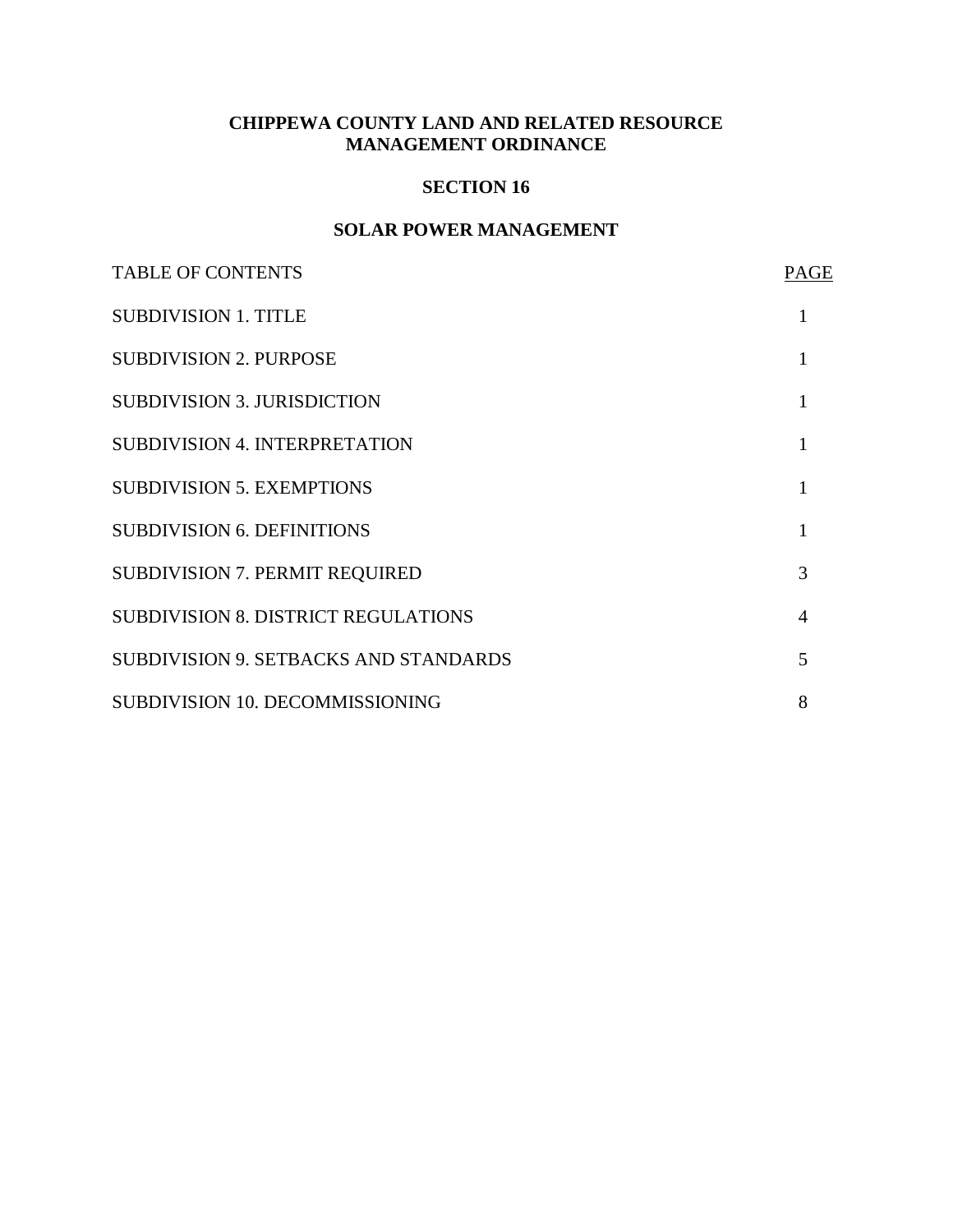## **SUBDIVISION 1. TITLE**

The title of this ordinance is the Chippewa County Solar Power Management Ordinance, and will be referred to herein as "this Ordinance".

#### **SUBDIVISION 2. PURPOSE**

This ordinance is established to set forth processes for permitting solar energy systems and to regulate the installation and operation of solar energy systems within Chippewa County pursuant to Minnesota Statutes Chapters 216C.25, 500.30, and Minnesota Rules Chapter 1325.1100, as amended, in order to promote the health, safety, and general welfare of the citizens of Chippewa County.

## **SUBDIVISION 3. JURISDICTION**

The regulations of this Ordinance shall apply to all the area of Chippewa County outside the incorporated limits of municipalities.

## **SUBDIVISION 4. INTERPRETATION**

In interpreting and applying the provisions of this Ordinance, they shall be held to be the minimum requirements for the promotion of the public health, safety, and general welfare. Where the provisions of this Ordinance impose greater restriction than those of any statute, other ordinance or regulations, the provisions of this Ordinance shall be controlling. Where the provisions of any statute, other ordinance or regulation impose greater restrictions than this Ordinance, the provisions of such statute, other ordinance or regulation shall be controlling.

#### **SUBDIVISION 5. EXEMPTIONS**

Solar arrays with a generator nameplate capacity under one (1) kilowatt, and solar thermal systems with a solar collector surface under fifty (50) square feet in area, are exempt from the requirements of this ordinance.

#### **SUBDIVISION 6. DEFINITIONS**

The following words and phrases shall have the meanings ascribed to them in this Ordinance. If not specifically defined in this Section or in Section 22 of the Chippewa County Zoning Ordinance, terms used in this Ordinance shall have the same meaning as provided in the standards adopted by reference. Words or phrases that are not defined here or in the standards adopted by reference shall have common usage meaning. For purposes of this Ordinance, the words "must" and "shall" are mandatory and the words "may" and "should" are permissive.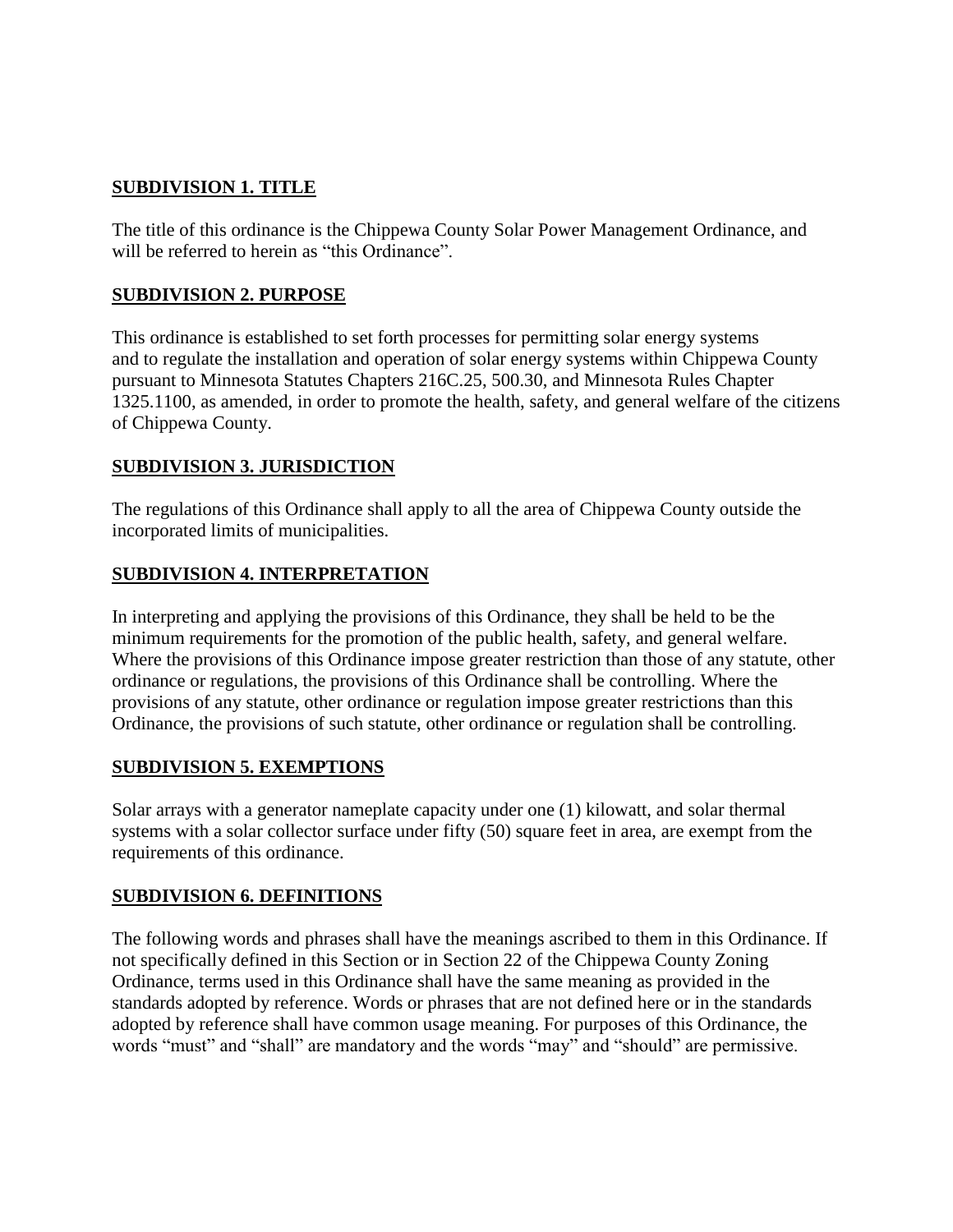- 1. Array (Solar). Any number of solar photovoltaic modules or panels connected together to provide a single electrical output, or solar thermal collectors connected together to provide a single output.
- 2. Generator nameplate capacity. The maximum rated output of electrical power production of a generator under specific conditions designated by the manufacturer with a nameplate physically attached to the generator.
- 3. Ground Mounted Solar Energy System. Freestanding solar panels mounted to the ground by use of stabilizers or similar apparatus.
- 4. Large Solar Energy System. A solar array designed for wholesale production and sale of power where the primary land use of the parcel is for a solar energy system.
- 5. Module (Solar). A number of individual solar cells connected together in an environmentally protected housing producing a standard output voltage and power. Multiple modules/panels can be assembled into an array for increased power and/or voltage.
- 6. Photovoltaic Array. A group of solar photovoltaic modules connected together to increase voltage and/or power to the level required for a given system.
- 7. Photovoltaic Device. A system of components that generates electricity from incident sunlight by means of the photovoltaic effect, whether or not the device is able to store the energy produced for later use.
- 8. Power Purchase Agreement. A legally enforceable agreement between two or more persons where one or more of the signatories agrees to provide electrical power and one or more of the signatories agrees to purchase the power.
- 9. Roof or Building Mounted Solar Energy System. A solar energy system that is mounted to the roof or building using brackets, stands or other apparatus.
- 10. Small Solar Energy System. A solar array that is an accessory use in which the energy produced is first used on-site before any excess energy produced is sold back to the operator's regular electrical service provider. Small solar energy systems include solar thermal systems that are designed to provide heat or energy on-site.
- 11. Solar cell. The basic unit of a photovoltaic solar panel.
- 12. Solar Collector. A device, structure, or part of a device or structure for which the primary purpose is to transform solar radiant energy into thermal, mechanical, chemical, or electrical energy.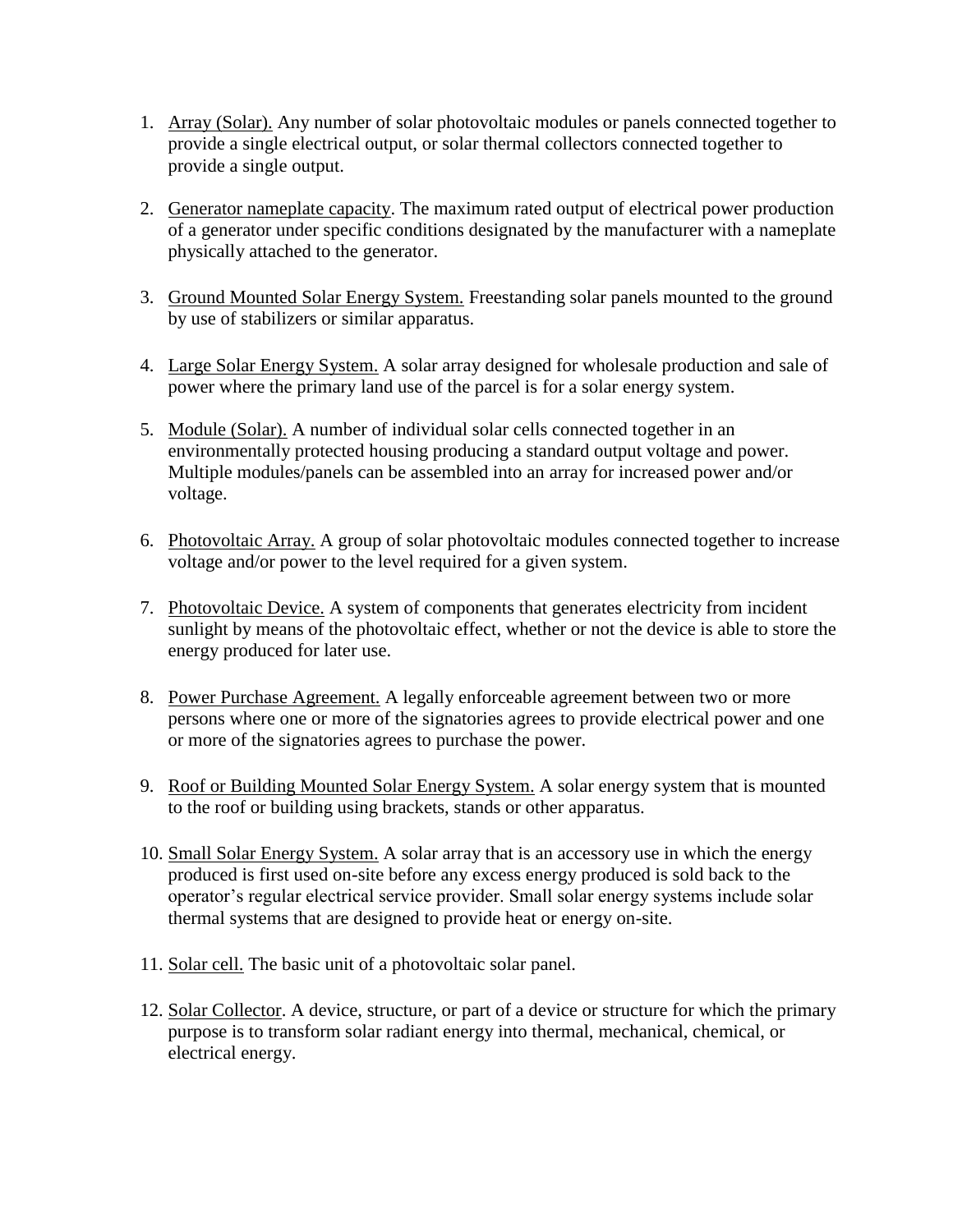- 13. Solar Easement. A right, whether or not stated in the form of a restriction, easement, covenant, or condition, in any deed, will, or other instrument executed by or on behalf of any owner of land or solar skyspace for the purpose of ensuring adequate exposure of a solar energy system as defined in Section 216C.06, Subdivision 17, to solar energy. Required contents of a Solar Easement are defined in Minnesota Statute Section 500.30.
- 14. Solar energy system. A device or set of devices, a substantial purpose of which is to provide for the collection, storage and distribution of sunlight for space heating or cooling, generation of electricity, or water heating.
- 15. Solar Thermal System. A system that includes a solar collector and a heat exchanger that heats or preheats water or air for building heating systems or other heat or hot water needs.
- 16. Tracking Solar Array. A solar array that follows the path of the sun during the day to maximize the solar radiation it receives.

## **SUBDIVISION 7. PERMIT REQUIRED**

Land Use Permits, Conditional Use Permits, and Variances shall be applied for and reviewed under the procedures established by Chippewa County Ordinance and Minnesota Statutes Chapter 394. A Land Use Permit must be obtained from the Zoning Administrator by the landowner prior to construction or installation of any solar energy system that is subject to this Ordinance.

- 1. An application for a permit under this section for a solar energy system is not complete unless it contains the following:
	- a. Address, Township, Section, and legal description of the property on which the solar energy system is proposed to be installed.
	- b. General description of the solar energy system, including type, size (area) of the array, generator nameplate capacity, and total height.
	- c. Setbacks from property lines, public ditches and tile lines, road rights-of-way, neighboring dwellings, and natural waterways.
	- d. A site plan showing the existing property lines, existing buildings, and the proposed location of the Solar energy system on the parcel.
- 2. In addition to the permit application requirements in part 1 above, an application for a permit under this section for a Large Solar energy system is not complete unless it contains the following:
	- a. A site plan of existing conditions showing the following: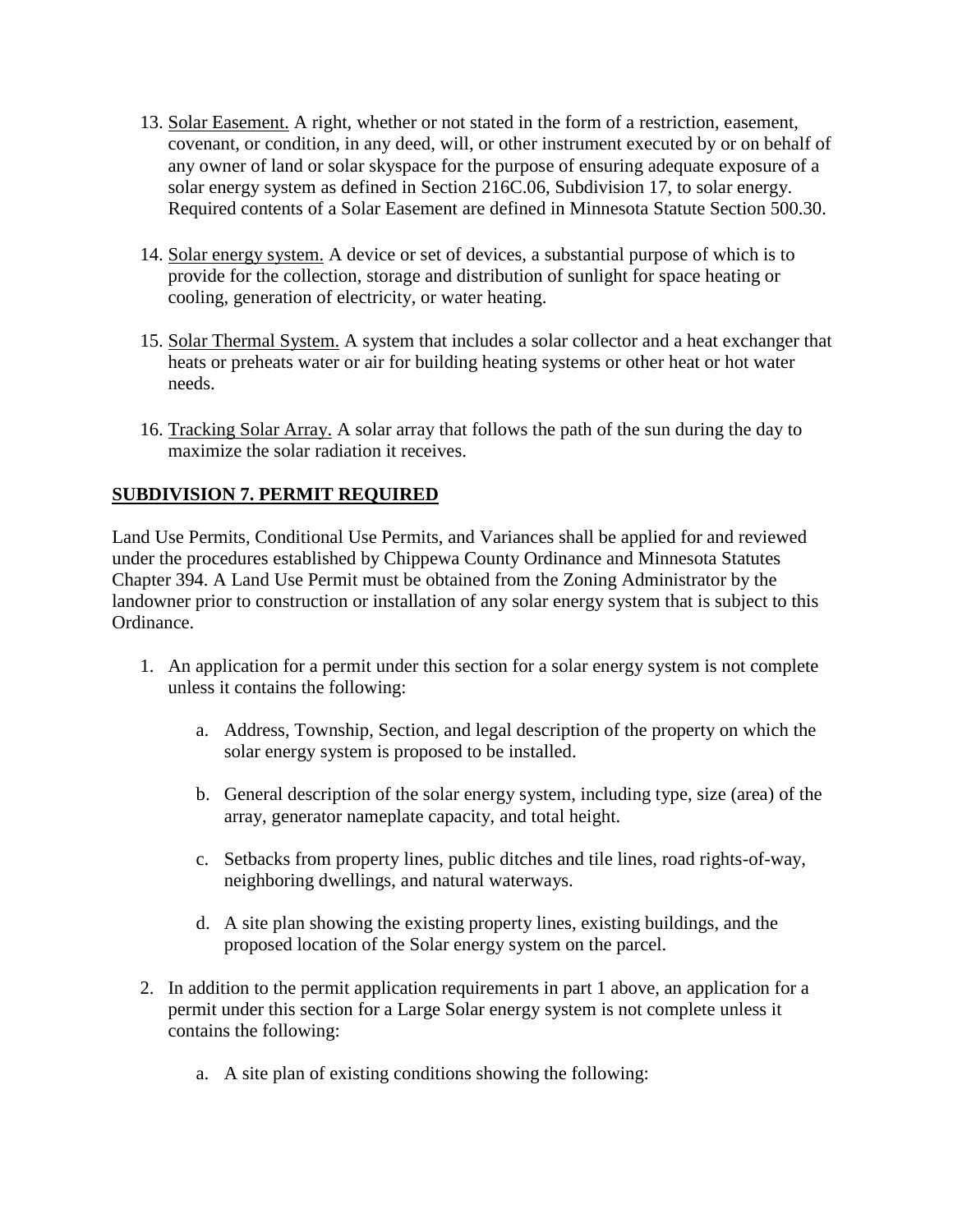- i. Existing vegetation (list type and percent of coverage; i.e. grassland, plowed field, wooded areas, etc.)
- ii. Waterways, watercourses, lakes and public water wetlands.
- iii. Surface water drainage patterns.
- b. A site plan of proposed conditions showing the following:
	- i. Approximate location and spacing of solar panels.
	- ii. Location of access roads.
	- iii. Proposed location of underground or overhead electric lines connecting the solar farm to the building, substation or other electric load.
	- iv. New electrical equipment other than at the existing building or substation that is the connection point for the Large Solar energy system.
	- v. Proposed erosion and sediment control measures.
	- vi. Proposed storm water management measures.
- c. Proposed specifications and recommended installation methods for all major equipment, including solar panels, mounting systems and foundations for poles or racks, if known.
- d. A description of the method of connecting the array to a substation.
- e. A decommissioning plan ensuring that facilities are properly removed in the event they are not in use for 12 consecutive months. The plan shall include provisions for removal of all structures and foundations, restoration of soil and vegetation and a plan ensuring financial resources will be available to fully decommission the site. If necessary, the Board may require the posting of a bond, letter of credit or the establishment of an escrow account to ensure proper decommissioning.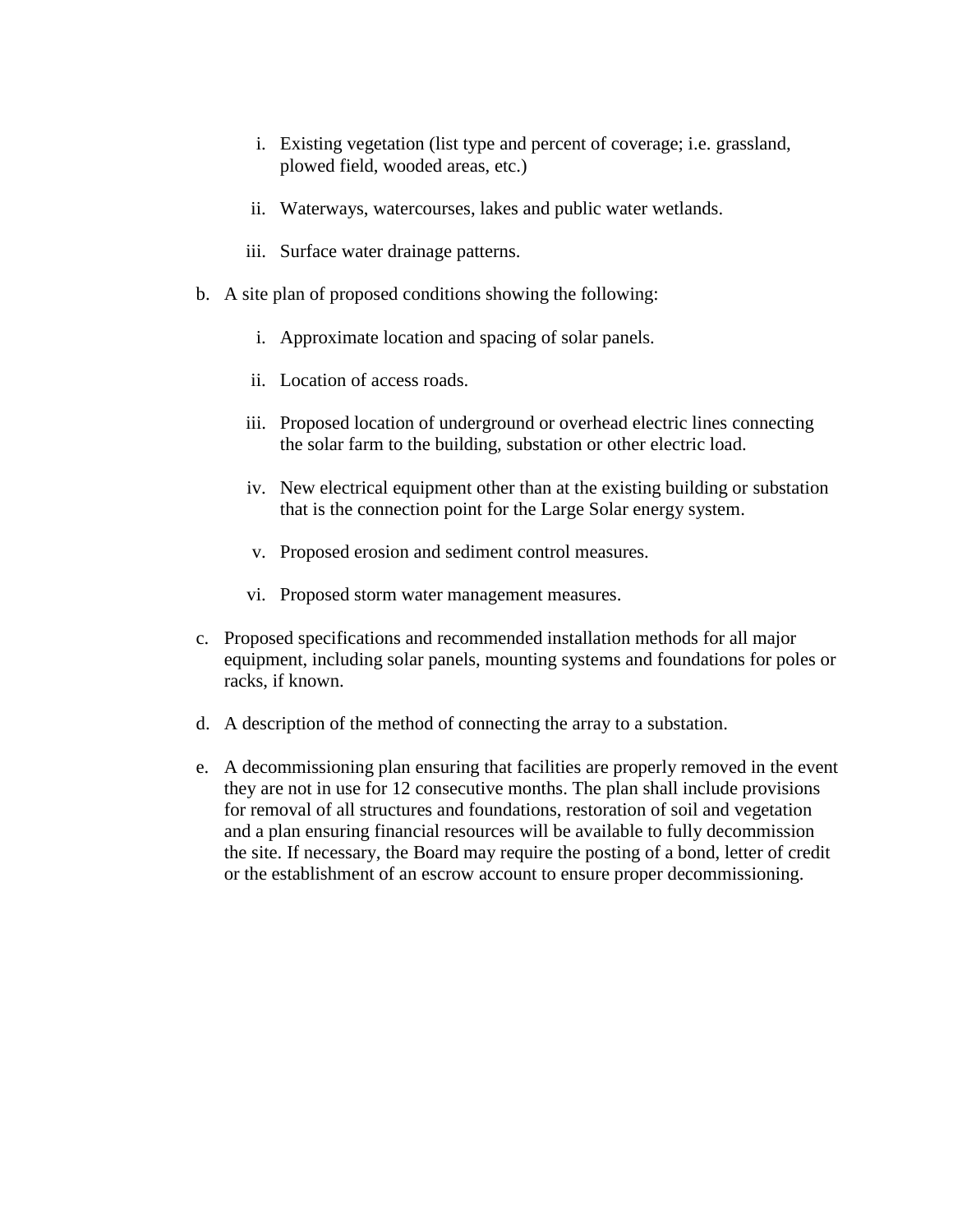## **SUBDIVISION 8. DISTRICT REGULATIONS**

Solar energy systems will be permitted, conditionally permitted or not permitted based on the generating capacity and land use district as established in the table below (P=Permitted, C=Conditionally Permitted, NP=Not Permitted):

| District            | Small Solar          | Large Solar | Less than     | $1$ to 5      | Over 5        |
|---------------------|----------------------|-------------|---------------|---------------|---------------|
|                     | <b>Energy System</b> | Energy      |               | Megawatts     | Megawatts     |
|                     |                      | System      | Megawatt      |               |               |
| Agricultural        | $\mathbf{P}$         |             | P             | $\mathcal{C}$ | $\mathcal{C}$ |
| Urban               | $\mathbf{P}$         |             | $\mathbf{P}$  | $\mathcal{C}$ | <b>NP</b>     |
| Expansion           |                      |             |               |               |               |
| <b>Hwy Business</b> | $\mathbf{P}$         |             | P             | $\mathcal{C}$ | $\mathcal{C}$ |
| Industrial          | $\mathbf{P}$         |             | $\mathbf{P}$  | C             | $\mathcal{C}$ |
| Floodplain-         | $\mathbf{P}$         |             | $\mathcal{C}$ | <b>NP</b>     | <b>NP</b>     |
| flood fringe        |                      |             |               |               |               |
| Floodplain-         | <b>NP</b>            |             | NP            | <b>NP</b>     | <b>NP</b>     |
| floodway            |                      |             |               |               |               |
| Shoreland           | $\mathbf{P}$         |             | $\mathcal{C}$ | <b>NP</b>     | <b>NP</b>     |
| Scenic River        | P                    |             | P             | <b>NP</b>     | <b>NP</b>     |
| Airport Zone A      | <b>NP</b>            |             | <b>NP</b>     | <b>NP</b>     | <b>NP</b>     |
| Airport Zone B      | $\mathcal{C}$        |             | $\mathcal{C}$ | $\mathcal{C}$ | $\mathsf{C}$  |
| Airport Zone C      | $\mathbf{P}$         |             | $\mathcal{C}$ | $\mathcal{C}$ | $\mathcal{C}$ |

Nothing herein shall be construed to exempt a solar energy system from the regulations, requirements, and standards of the District in which it is located.

## **SUBDIVISION 9. SETBACKS AND STANDARDS**

- 1. Solar energy systems shall be subject to the structure setbacks set forth in each respective Zoning District in respect to property lines, road right-of-way lines, County tile lines, and County and Judicial Ditches.
- 2. Any ground mounted solar energy system larger than .25 acres in area must be located away from a dwelling according to the following chart: (Other than the project owner's dwelling(s)).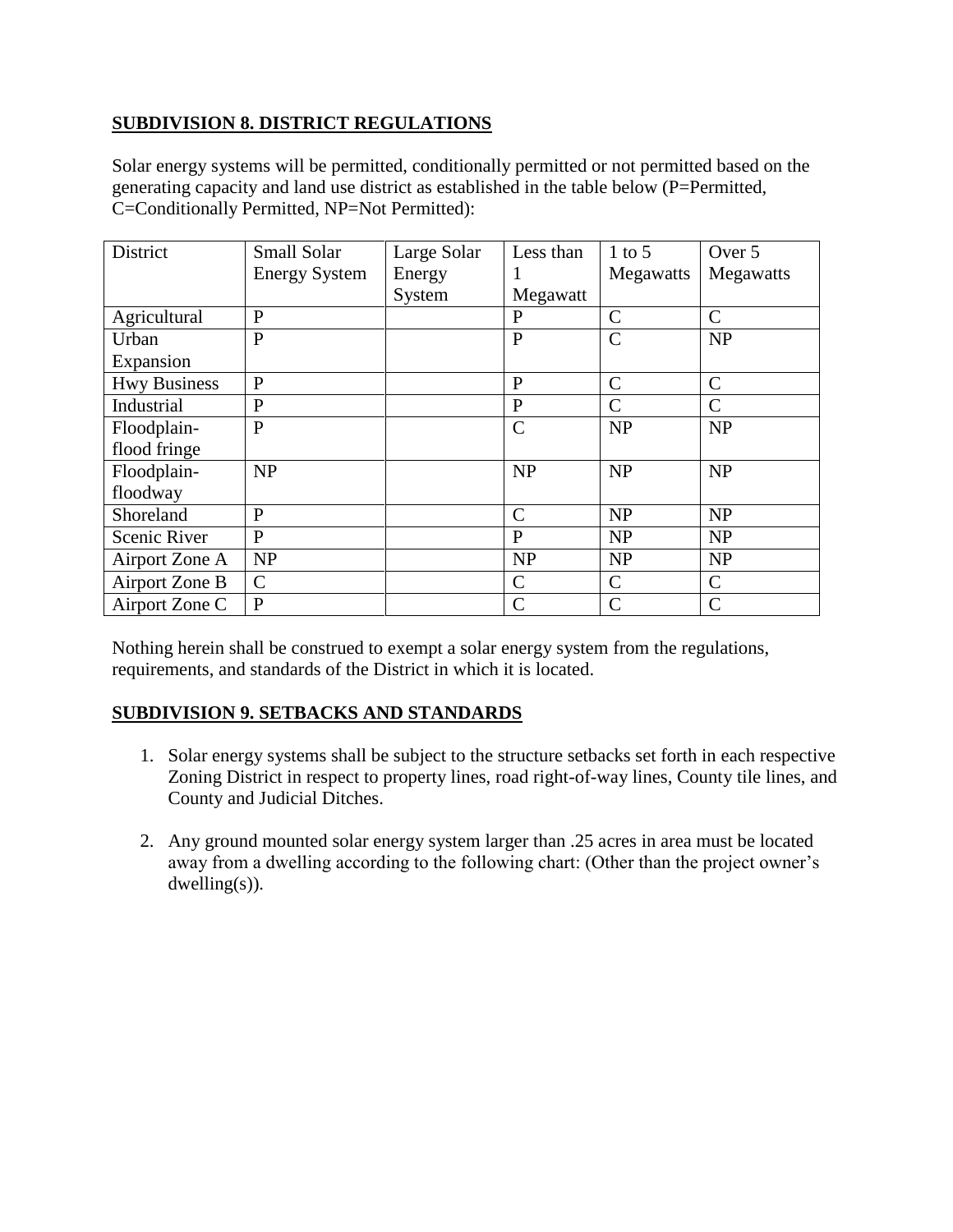# **Solar Energy Systems Setbacks**

| District            | Small Solar          | Large Solar | Less than | $1$ to 5  | Over 5    |
|---------------------|----------------------|-------------|-----------|-----------|-----------|
|                     | <b>Energy System</b> | Energy      |           | Megawatts | Megawatts |
|                     |                      | System      | Megawatt  |           |           |
| Agricultural        | 100                  |             | 200       | 250       | 350       |
| Urban               | $100*$               |             | $200*$    | $300*$    | <b>NA</b> |
| Expansion           | $100**$              |             | 200**     | 300**     |           |
|                     | $50***$              |             | $100***$  | $100***$  |           |
| <b>Hwy Business</b> | 100                  |             | 200       | 250       | 350       |
| Industrial          | 100                  |             | 150       | 150       | 200       |
| Floodplain-         | 100                  |             | 200       | 200       | 200       |
| flood fringe        |                      |             |           |           |           |
| Floodplain-         | <b>NA</b>            |             | <b>NA</b> | <b>NA</b> | <b>NA</b> |
| floodway            |                      |             |           |           |           |
| Shoreland           | 100                  |             | 250       | <b>NA</b> | <b>NA</b> |
| Scenic River        | 100                  |             | <b>NA</b> | <b>NA</b> | NA        |
| Airport Zone A      | <b>NA</b>            |             | <b>NA</b> | <b>NA</b> | <b>NA</b> |
| Airport Zone B      | 100                  |             | 250       | 250       | 350       |
| Airport Zone C      | 100                  |             | 250       | 250       | 350       |

**\*Adjoining Parcels – Where adjoining parcel contains a residence, Solar Energy Systems shall be set back from adjoining property line to nearest solar panel, transformer or inverter.** 

**\*\*Non Adjoining Parcels – Solar Energy Systems shall be set back from residence foundation to solar panel, transformer or inverter.**

**\*\*\* Setback when all other setbacks are met.**

#### **Setbacks shall be measured from foundation of neighboring dwelling to closest point of solar panel except where noted above.**

- 3. Standards for all Solar Energy Systems.
	- A. Height. Solar energy systems are subject to the following height requirements:
		- a. Building or roof-mounted solar energy systems shall not exceed the maximum allowed height for structures in the zoning district in which the system is being installed, and shall not extend more than 10 feet above the building or roof on which they are mounted.
		- b. Ground or pole-mounted solar energy systems shall not exceed 15 feet in height when oriented at maximum tilt.
	- B. Location within Lot. Solar energy systems must meet the accessory structure setback for the zoning district.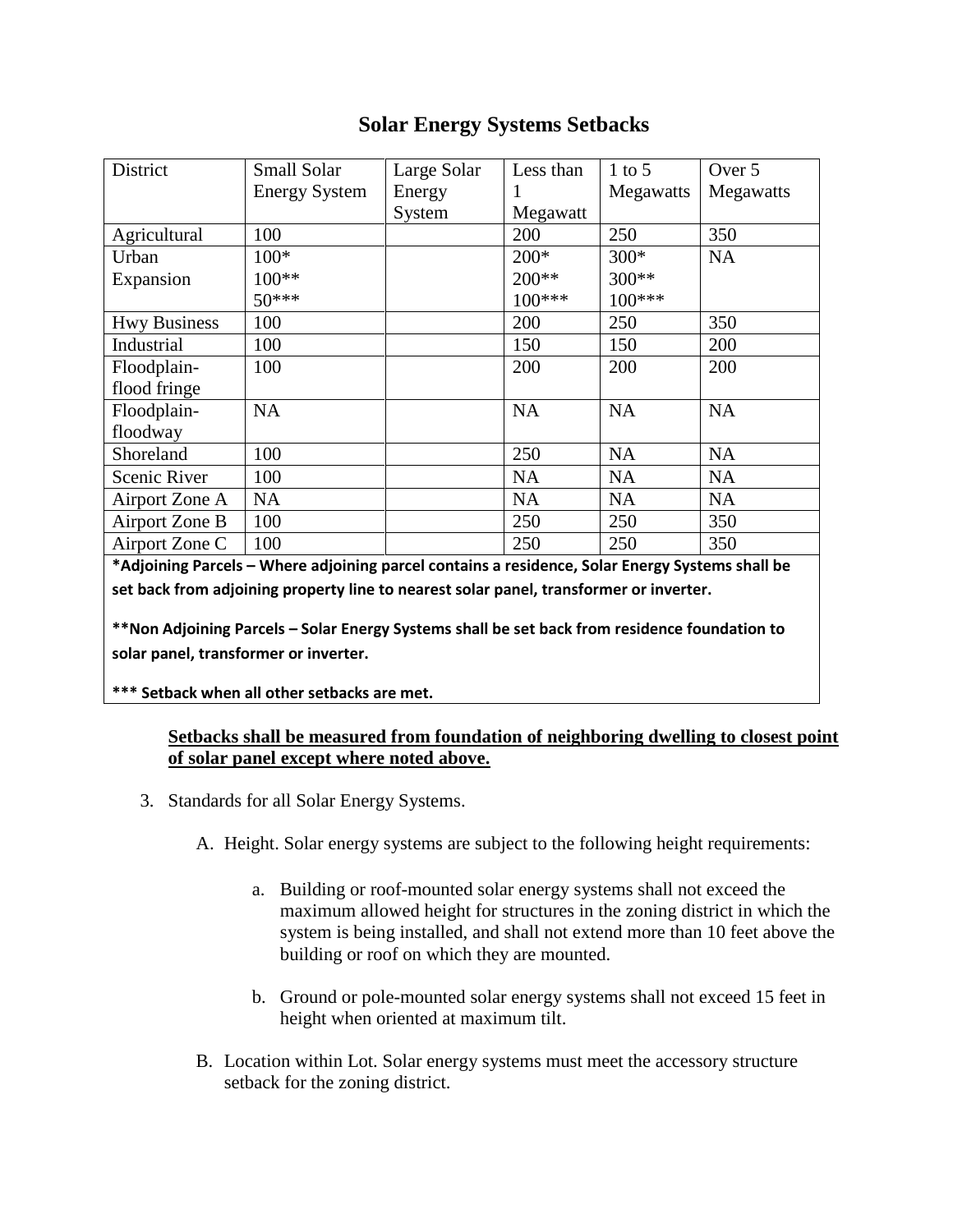- a. Roof-mounted Solar Energy Systems. In addition to the building setback, the collector surface and mounting devices for roof-mounted solar energy systems that are parallel to the roof surface shall not extend beyond the exterior perimeter of the building on which the system is mounted or built. The collector and racking for roof-mounted systems that have a greater pitch than the roof surface shall be set back from all roof edges by at least 2 feet. Exterior piping for solar thermal systems shall be allowed to extend beyond the perimeter of the building on a side yard exposure.
- b. Ground-mounted Solar Energy Systems.
	- i. Ground-mounted solar energy systems may not extend into the side-yard, rear, or road right-of-way setback when oriented at minimum design tilt.
	- ii. Ground-mounted solar energy systems that result in the creation of one or more acres of impervious surface, must comply with the MPCA Construction Stormwater Permit Requirements.
- C. Approved Solar Components. Electric solar energy system components must have an Underwriters Laboratory (UL) listing.
- D. Compliance with State Electric Code. All photovoltaic systems shall comply with the Minnesota State Electric Code.
- E. Utility Notification. No grid-intertie photovoltaic system shall be installed until evidence has been given to the Department that the owner has notified the utility company of the customer's intent to install an interconnected customer-owned generator. Off-grid systems are exempt from this requirement.
- F. Vegetative screening or buffering of the solar energy system may be required as part of the conditions of approval. Screening or buffering shall be based on the proximity of the system to residential buildings and to abutting public rights-ofway.
- 4. Standards for Large Solar Energy Systems.
	- A. Stormwater Management and Erosion and Sediment Control shall meet the requirements of the MPCA Construction Stormwater Permit requirements.
	- B. Foundations. The manufacturer's engineer or another qualified engineer shall certify that the foundation and design of the solar panels is within accepted professional standards, given local soil and climate conditions.